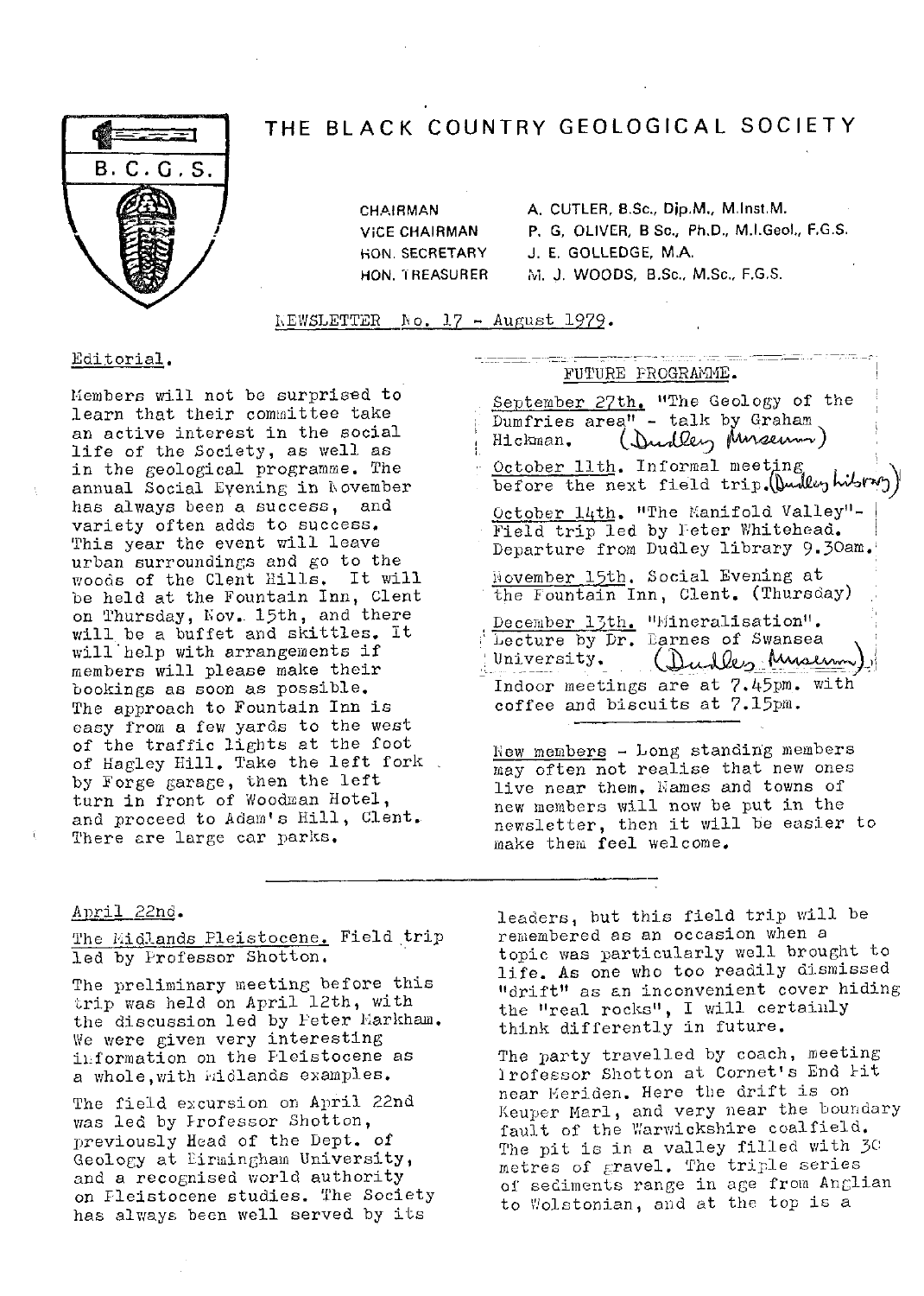lacustrine series which is part of the *evidence* for bake harrison. Vie were shown an ice wedge in this, and also other interesting sedim- entary structures including ripples and water escapes. Erratics were mainly Eunter pebbles, and included ignimbrites from northern sources. The spectacular contorted beds at the top, evidence of post-Wolstonian permafrost,

The second site was Ryton Pit, the type area of the Wolstonian, where the history was described with the aid of splendid charts which were tie result of long research in the Midlandu. The sequence began with keg;inton-Lillington gravels, which have yielded large mammal fossils, then Baginton sand, Thrustington till, Bosworth clays, a second chalky till, and then Dunsmore gravels, all showing the story of ice advance and retreat with change of drainage patterns.. One member found a derived Cretaceous coral in flint.

After lunch in the very pleasant village of Wolston, the final site visited was at Charicote near Stratford, where gravel is extracted from the Avon No.2 terrace. This is of late llevensian age, with radio carbon dates of  $38$  to  $26,000$  B.P. fossils of rhinoceros, reindeer, musk ox, bison and lion have been ound in it. Terrace workings cover a large area, but the deposit is only 2.5metres thick, and rests on 1Seuper Marl. Common derived fossils are Gryphea, belemnites, ammonites and corals. Hany of these were found by members, but unfortunately no hand axes appeared although the level corresponds with the Mousterian culture.

This was a fascinating day, and members were very grateful for the lrofessor's leadership. Hany recalled his help in launching the Society by attracting a very large audience when he gave the inaugral lecture.

June 10th.

Field trip to Hasson Fill, near<br>Matlock, Derbychire, Lesser, Dr. R. Ixer of Aston Usiversity.

**The** twenty members who attended were well prepared with a large handout for this thoroughly enjoyable field trip. All the rocks at Masson Hill are of Lower Carboniforous age, and the two main lithologies are limestone and extensive igneous tuffs and lavas. The succession there is:-

Matlock. Upper Limestone Hatlock Upper Lava Matlock Lower Limestone Matlock Lower Lava

Matlock Lower **Lava**<br>The lavas were typically basaltic with mineral filled amygdales. The outcrops here were poor, and the only exposure soon was in the Matlock Upper Lava by a small adit in Jughole Wood. These lavas are very extensive and have been traced as far as Castle ton.

The palaeoenvironment of Derbyshire during Carboniferous times can be compared with present day Pacific atolls, where shallow marine reef complexes are associated with midplate volcanism. This results in a sequence of highly organic limestones interbedc:ed with lavas, ashes and tuffs, Lesser eruptions deposit bentonite ash bands, called "wayboards". As similar ones are seen at Wrens Nest, Dudley, it was particularly interesting to hear of the faunal changes before and after eruption, which are caused by the changes in sea floor level.

At Masson Hill quarry (SK 285592) we saw wayboards in the Hatlock Lower limestone. This formation vas very dolomitised and without fossils. Later it was seen outcropping west of Jughole wood, containing numerous fosmils. hatlock Upper Limestones were not. examined, but observed towards Matlock where there was a change in the  $\ddot{\phantom{a}}$ topography and also opencast quartying.

Mineralisation was a main feature of Masson Hill, and there were two types of emplacement. Void emplacement occured where mineralising fluids

 $P.W.$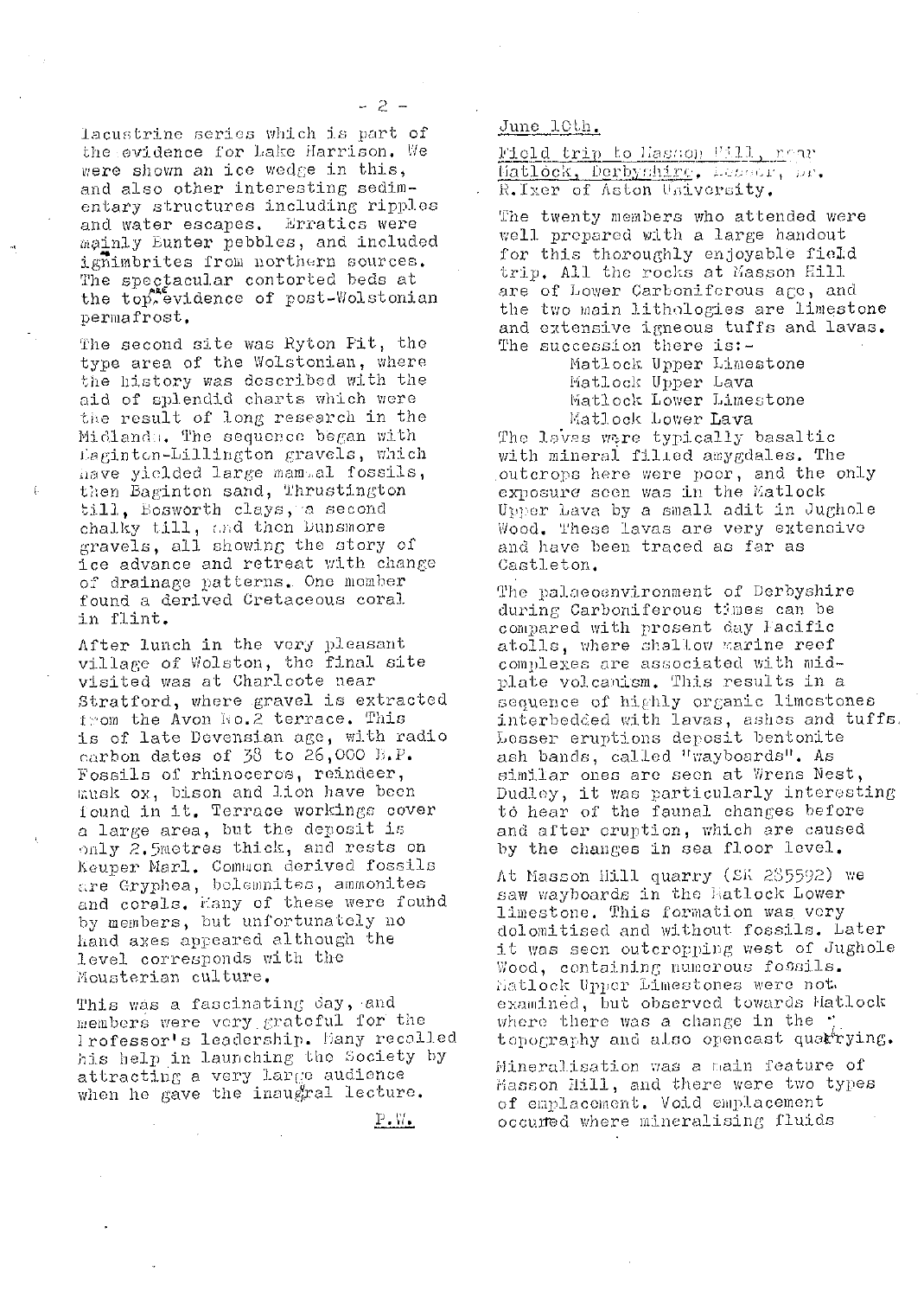entered pre-existing caves, faults and joints. Metasomatic emplacement occurred where minerals were dissolved and replaced, and this was most common among the examples seen. Mineral-rich zones concordant with bedding are called "flats", and result from emplacement along the interfaces of beds of different permeability. Dense, poorly jointed lavas act as a barrier to migrating fluids, whereas well jointed limestones allow migration, so minerals concentrate at lava-limestone junctions.

Members collected many minerals from spoil heaps near Jughole Wood. The commonest were fluorite, quartz, barite and marcasite. There was very little galena, so the miners were not wasters!

A pleasant quarryside lunch was taken instead of the usual Sunday pint. The sun shone all day, and several members commented on the very enjoyable and instactive trip.

<u>с.н.</u>

### THE CONSERVATION COLUMN.

#### by Peter Parkes.

In the May newsletter it was mentioned that the Society was represented at a national conference on geological conservation. Through this column it is hoped that Society members will be given an insight into the feelings and degree of concern that was expressed by the various representatives interested in geological conservation.

Of the many subjects covered, the dominant issue was the damaging of geological sites by geologists. Speaker after speaker expressed serious concern about the deterioration and loss of exposures because of hammering by students and<br>collectors. The extent of this kind of "vandalism" was emphasised by one delegate while talking of a locality in Shropshire, when he

referred desparingly to the stratigraphically important Ludlow Bone Bed as the "Ludlow Bone Slot". The Bone Bed has been removed to a depth of the length of one arm plus hammer.

To take some of the pressure off the classic sites, it was suggested that leaders of parties doing practical field work should make more use of secondary sites. When visiting Sites of Special Scientific Interest there should be no hammering allowed at all.<br>It was pointed out that such sites are usually well documented, and there is no need to remove rock to prove what is already known.

There was much discussion about the need for legislation to protect Sites of Special Scientific Interest. It was suggested that a law similar to the "Wild Creatures and Flants Act" might be useful. After much debate it was decided that such laws would be difficult to implement since the onus would be on the landowner to prosecute the offenders.

Details of other subjects may be given in a future article.

The conservation group would like to emphasise that they still wish members to send in details of any temporary exposure, however insignificant it appears and however little they feel able to say about it.

#### GEOLOGICAL MAFFING IN ARRAN.

#### by Graham Hickman.

One cold Saturday morning in March, when most of the Midlands was buried under one foot of snow, a brave party of geologists set off from Leicester University for a two week mapping<br>course on the bleak and windy Isle of Arran. Despite a strike at the docks, a ferry boat which needed repairs before the crossing and unfavourable weather conditions, we finally set foot on Arran 36 hours later.

The first week of the course was designed to give us a good insight into